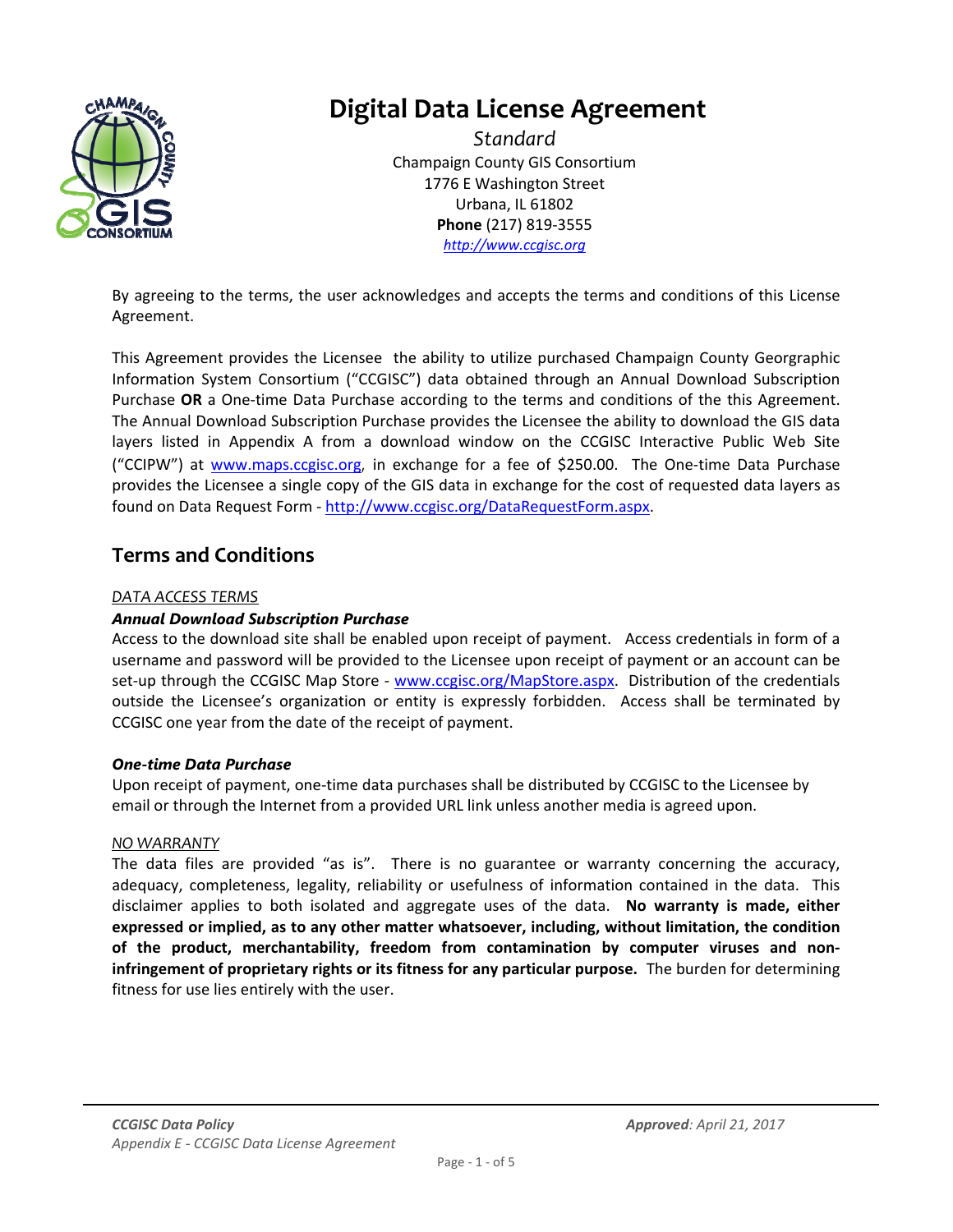#### *LIMITATION OF LIABILITY*

Neither CCGISC, nor any of the agencies who are part of CCGISC, shall be held liable for any improper or incorrect use of the data and assumes no responsibility for anyone's use of the data. In no event shall CCGISC, or any of the agencies who are part of the CCGISC have any liability whatsoever resulting from the use of CCGISC data by the Subscriber for any consequential, incidental, indirect, special, or tort damages of any kind, including, but not limited to, any loss of profits, data or use; procurement of substitute goods or services or business interruption however, caused and on any theory of liability, whether in contract strict liability or tort (including negligence or otherwise) arising in any way out of use of or reliance on the data or arising out of the delivery, installation, operation, or user support relating to the same even if advised of the possibility of such damage. This limitation of liability applies to any damages or injury, including but not limited to those caused by any failure of performance, error, omission, interruption, deletion, defect, delay in operation or transmission, computer virus, theft destruction or unauthorized access to, alteration of, or use of data whether for breach of contract, tortious behavior, negligence or under any other cause of action.

#### *PROTECTION OF PROPRIETARY RIGHTS*

Reproduction, resale, or redistribution of the digital data for use by others outside of the Licensee's organization or entity is expressly forbidden. Notwithstanding the above prohibition, digital data may be distributed by the Licensee in a "view–only" capacity on hardcopy, through digital documents or web-based maps if appropriately credited as set forth below. Reproduction or redistribution of digital data products derived from the provided digital data for use outside Licensee's organization is expressly forbidden without prior permission in writing from CCGISC. The data provided by CCGISC shall remain the property of CCGISC, which shall retain all rights commensurate with ownership, including the right to sell, release, license, use, or provide the data to others as it deems appropriate in its sole discretion.

#### *DAYS AND HOURS OF OPERATION*

#### *Annual Download Subscription Purchase*

Every effort will be made to ensure CCIPW and download functionality are available seven days a week, 24 hours a day, including holidays. Exceptions include periods of preventive or remedial maintenance and/or operational or security issues. CCGISC will not be liable, financially or otherwise, for periods of inaccessibility.

#### *One-time Data Purchase*

The CCGISC offices are generally open from 8:00 am to 4:30pm Monday through Friday, except on County holidays.

#### *OBLIGATIONS*

#### *Annual Download Subscription Purchase*

It is the responsibility of the Licensee to purchase, obtain, and install all necessary equipment, software and services necessary to properly download the CCGISC GIS data layers from CCIPW. The Licensee is responsible for ensuring the access credentials are not distributed outside of the Licensee's organization or entity.

#### *One-time Data Purchase*

It is the responsibility of the Licensee to purchase, obtain, and install all necessary equipment, software and services necessary to utilize the purchased GIS data layers.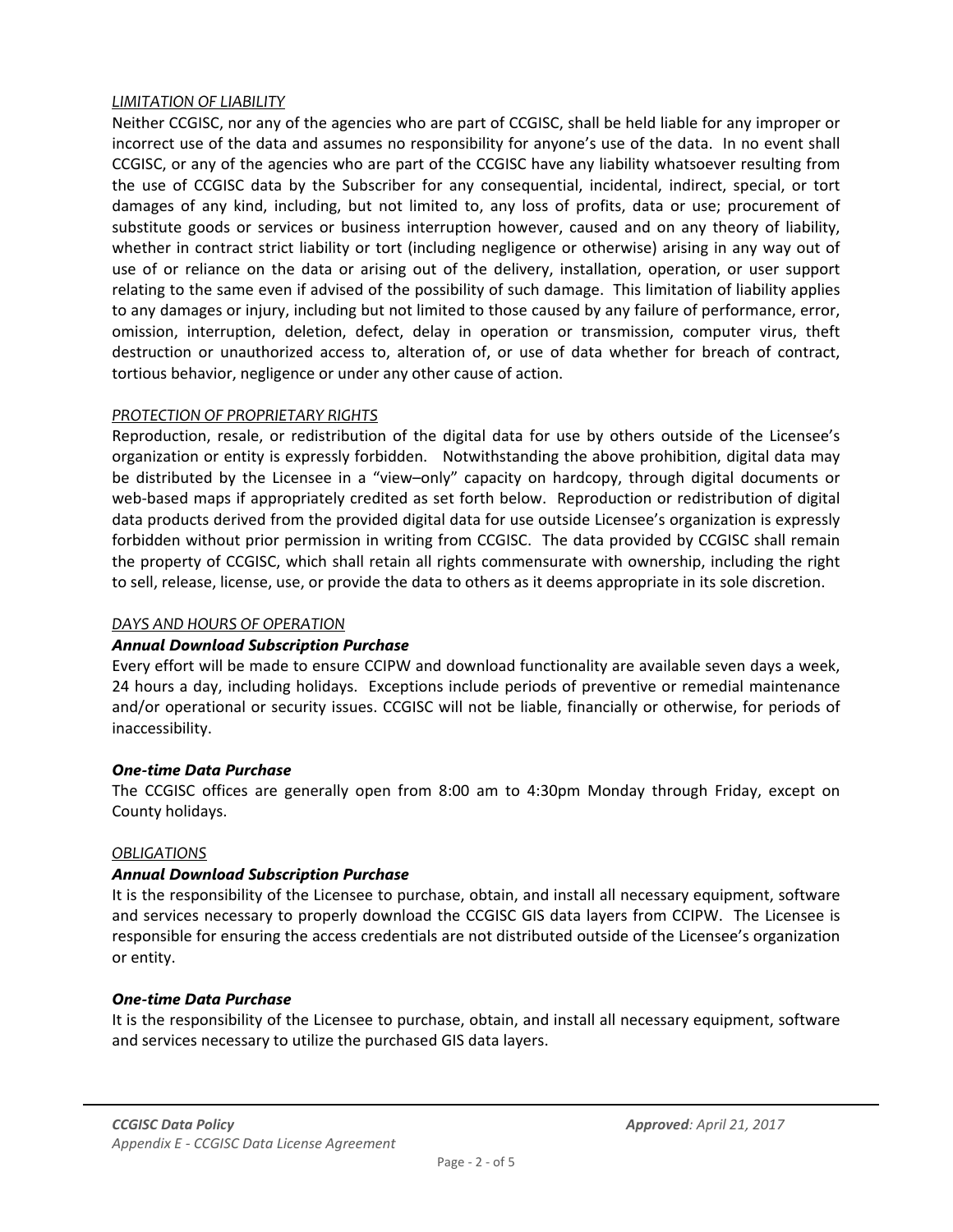#### *CREDITS*

#### Source to list: *Champaign County GIS Consortium*

Any hard copy, digital or web‐based documents/maps that are distributed outside of the Licensee's organization either by permission of CCGISC or in a "view-only" capacity, utilizing any of the data, modified or otherwise, shall clearly indicate CCGISC as the data source. If the Licensee has modified or supplemented the data in any way, the Licensee is obligated to describe the types of modifications or supplementation they have performed within the publication. The Licensee specifically agrees not to misrepresent any data, nor to expressly or impliedly state any changes made in the data have been approved by CCGISC unless prior written approval by CCGISC has been obtained.

#### *TERMINATION*

This Agreement may be terminated immediately by CCGISC for Licensee's failure to comply with any of the terms of this Agreement or failure to perform any of its obligations. This Agreement shall also terminate immediately if CCGISC Policy Board fails to appropriate or continue funding for services provided under this Agreement.

#### *REMEDY FOR VIOLATION*

In the event the Licensee exceeds the scope of this agreement or in any other manner violates the terms and conditions hereof, CCGISC shall have the right to enjoin such activities as violate the terms of this Agreement and may seek any other allowable remedies, including the right to obtain its reasonable costs and attorney fees in connection therewith.

The Licensee hereby agrees to the terms and conditions of this AGREEMENT and agrees to abide by the same.

\_\_\_\_\_\_\_\_\_\_\_\_\_\_\_\_\_\_\_\_\_\_\_\_\_\_\_\_\_\_\_\_\_\_ \_

| Licensee (Organization or Company Name; if not part of an Organization or Company print First and Last Name) |                                                                                 |                  |                          |
|--------------------------------------------------------------------------------------------------------------|---------------------------------------------------------------------------------|------------------|--------------------------|
| Phone                                                                                                        |                                                                                 | City, State, Zip |                          |
| By: (Printed Name)                                                                                           |                                                                                 |                  |                          |
| Title (if part of an organization)                                                                           |                                                                                 |                  |                          |
| E-mail                                                                                                       |                                                                                 |                  |                          |
| Licensee Signature                                                                                           |                                                                                 | Date             |                          |
|                                                                                                              | Any questions, please call the GIS Consortium office at<br>Phone (217) 819-3555 |                  |                          |
| For Internal Use Only:<br>Data Sales Number:                                                                 | <u> 1980 - Jan Barbarat, martin da shekara 1980 - Andrew Start Barbarat (</u>   |                  |                          |
| <b>CCGISC Data Policy</b>                                                                                    |                                                                                 |                  | Approved: April 21, 2017 |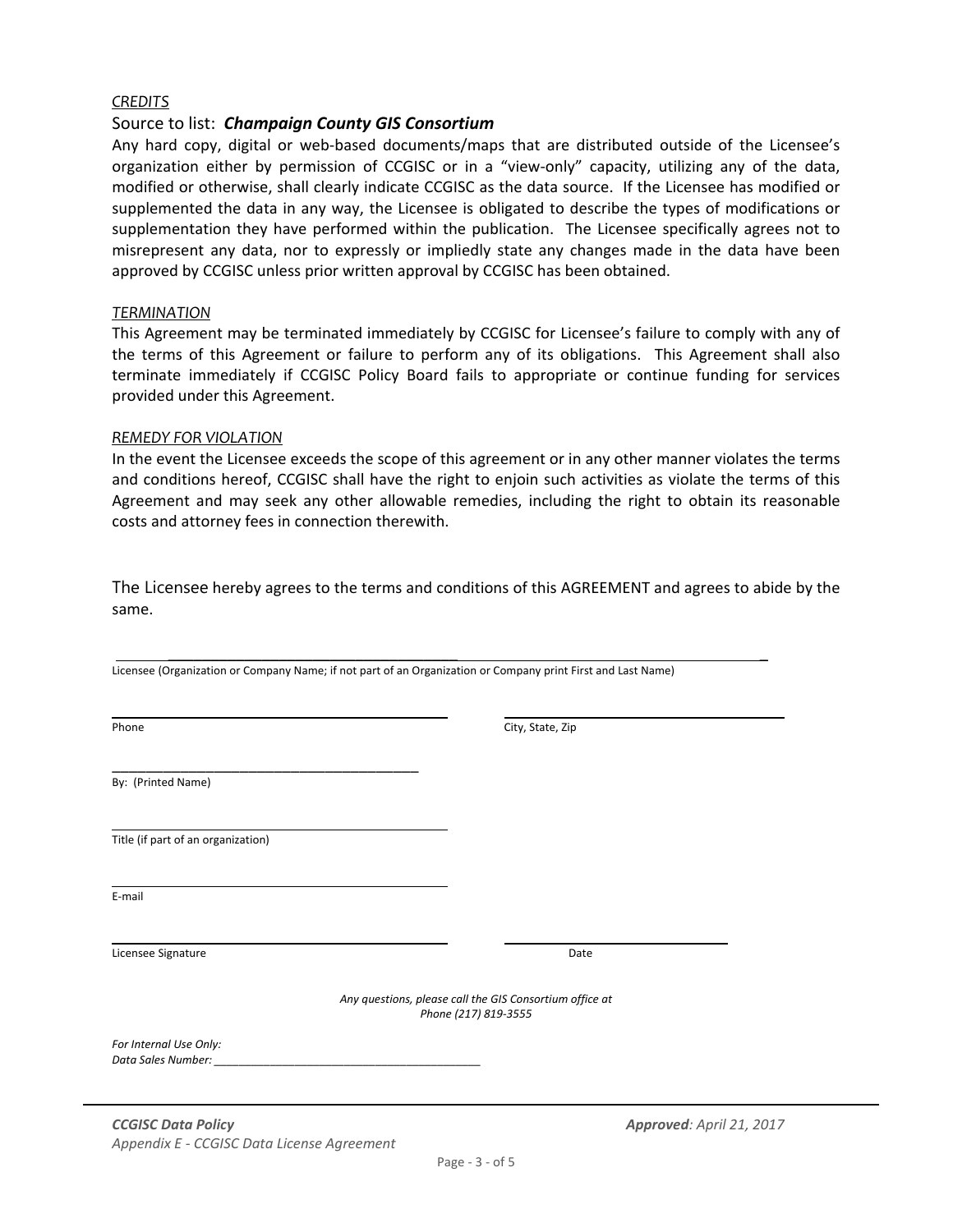# **Supplemental Information**

Inquiries regarding the Agreement should be directed to CCGISC at ccgisc@co.champaign.il.us or 217.819.3555.

#### **Payment by Check:**

Mail or email this entire agreement, signed and dated, along with payment by check to:

### Champaign County GIS Consortium 1776 E Washington Street Urbana, IL 61802

#### **Payment by Credit Card:**

Email the entire agreement to ccgisc@co.champaign.il.us, upon receipt a PayPal invoice will be e-mailed to you.